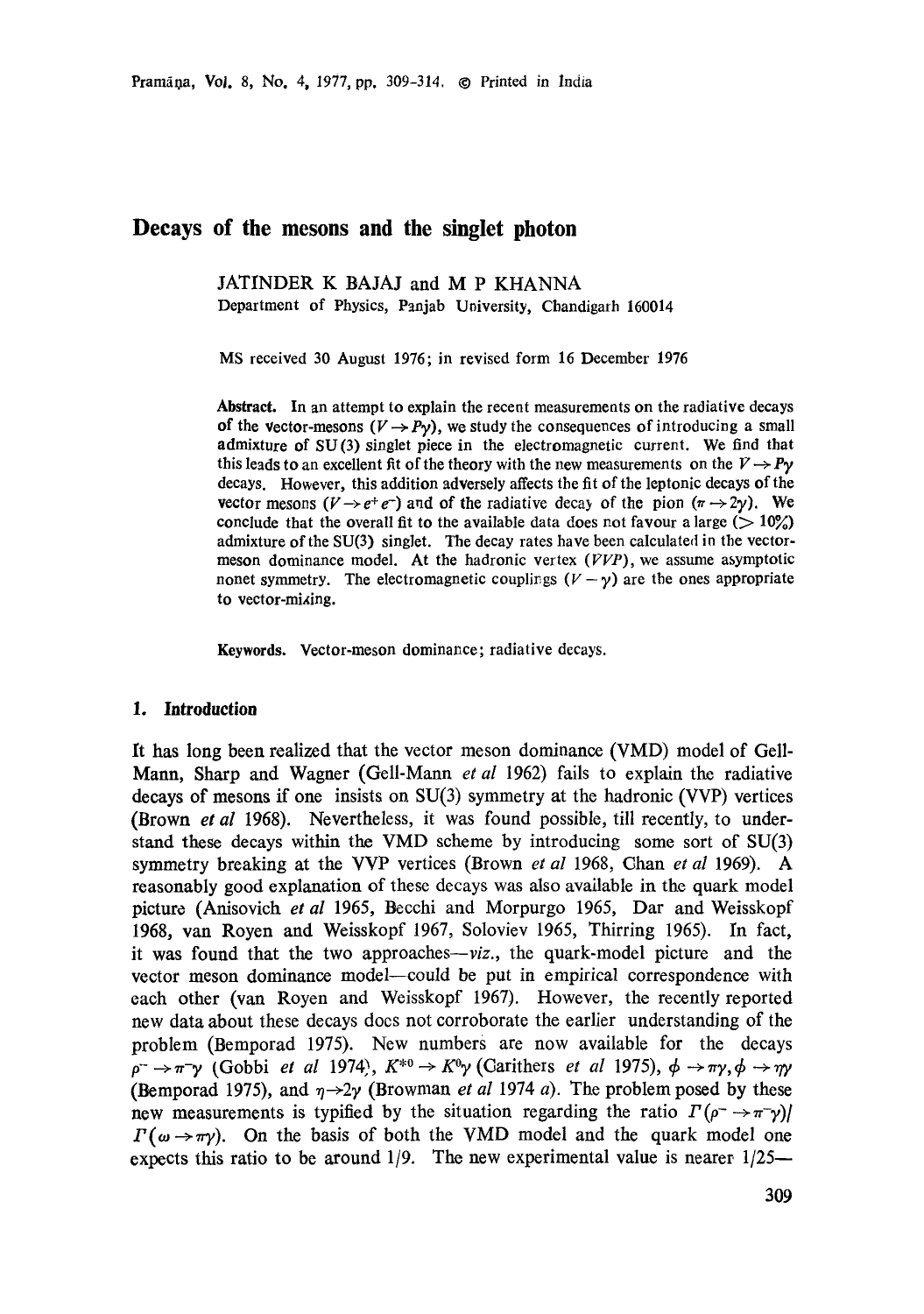*i.e.,* three times smaller than theory. It is interesting to note that within the VMD scheme no SU(3) breaking helps to improve the theoretical value\*, because the same hadronic couplings are involved in the two processes being compared. As such it should be instructive to have a fresh look at the other couplings in the model—namely, the vector-meson-photon  $(V\gamma)$  couplings. The strength of  $V\gamma$ couplings depends crucially on the choice of the electromagnetic current. In this paper, we explore the consequences of adding an SU (3) singlet piece to the usual electromagnetic current. We find that this addition alters the  $V<sub>y</sub>$  couplings in the right direction. Keeping the singlet mixing at about  $10\%$  level, we are able to make a reasonable fit to the available data. At the hadronic vertices we have assumed asymptotic nonet symmetry (Chan *et al* 1969).

# 2. **The couplings and decay** widths

# 2.1. *V-y vertex*

We assume the electromagnetic current to be of the form:

$$
\partial_{\mu}^{\text{em}}(x) = V_{\mu}^{3}(x) + \frac{1}{\sqrt{3}} V_{\mu}^{8}(x) + \epsilon V_{\mu}^{0}(x) \qquad (1)
$$

where V's are the SU(3) components of the hadronic current. Here  $\epsilon$  is a parameter to be fixed from experiment. The electromagnetic current of the form  $(1)$ has earlier been suggested in the context of leptonic decays of the vector-mesons (Mathur and Okubo 1969, Wienke 1973, Khanaa 1974). More recently, Khamia (1975) has conjectured that the effects of the singlet component may not be visible in the uncharmed world. However, the experimental and theoretical uncertainties are such that a small admixture of the singlet cannot be definitely ruled out<sup> $\dagger$ </sup>.

We define the various  $V_{\gamma}$  couplings through the equations:

$$
\langle 0 | V_\mu^i(x) | v(k) \rangle = G_\nu \cdot \epsilon_\mu^v(k) \cdot (2k_0)^{-1/2} \qquad \text{for } i = 1, \ldots 8.
$$
  

$$
\langle 0 | V_\mu^0(x) | v(k) \rangle = \sigma_\nu \cdot \epsilon_\mu^v(k) \cdot (2k_0)^{-1/2}
$$

and

$$
\langle 0 | \partial_{\mu}^{\text{em}}(x) | v(k) \rangle = f_v \cdot \epsilon_{\mu}^{\ \ v}(k) \cdot (2k_0)^{-1/2}.
$$
 (2)

In terms of the above definitions we write:

$$
f_{\rho} = G_{\rho}
$$
  
\n
$$
f_{\omega} = \frac{1}{\sqrt{3}} G_{\omega} + \epsilon \sigma_{\omega}
$$
  
\n
$$
f_{\phi} = \frac{1}{\sqrt{3}} G_{\phi} + \epsilon \sigma_{\phi}
$$
\n(3)

 $\omega$  and  $\phi$  as used in eq. (3) are the physical particles; and thus have non-zero vacuum to particle transition probabilities *via* the singlet current.

<sup>\*</sup> This remark seems to have more general validity. For example in the recent paper by Edwards *et al* 1976, different types of symmetry breaking at the effective  $V F \gamma$  vertex are tried. But the ratio  $\Gamma(\rho \to \pi^- \gamma)/\Gamma(\omega \to \pi \gamma)$  persists around 1/9.

t For example, in Ueda 1975, the analysis is similar to that in Khanna 1976, but the electromagnetic current does show a mild singlet dependence without any serious experimental **conse"**  quences.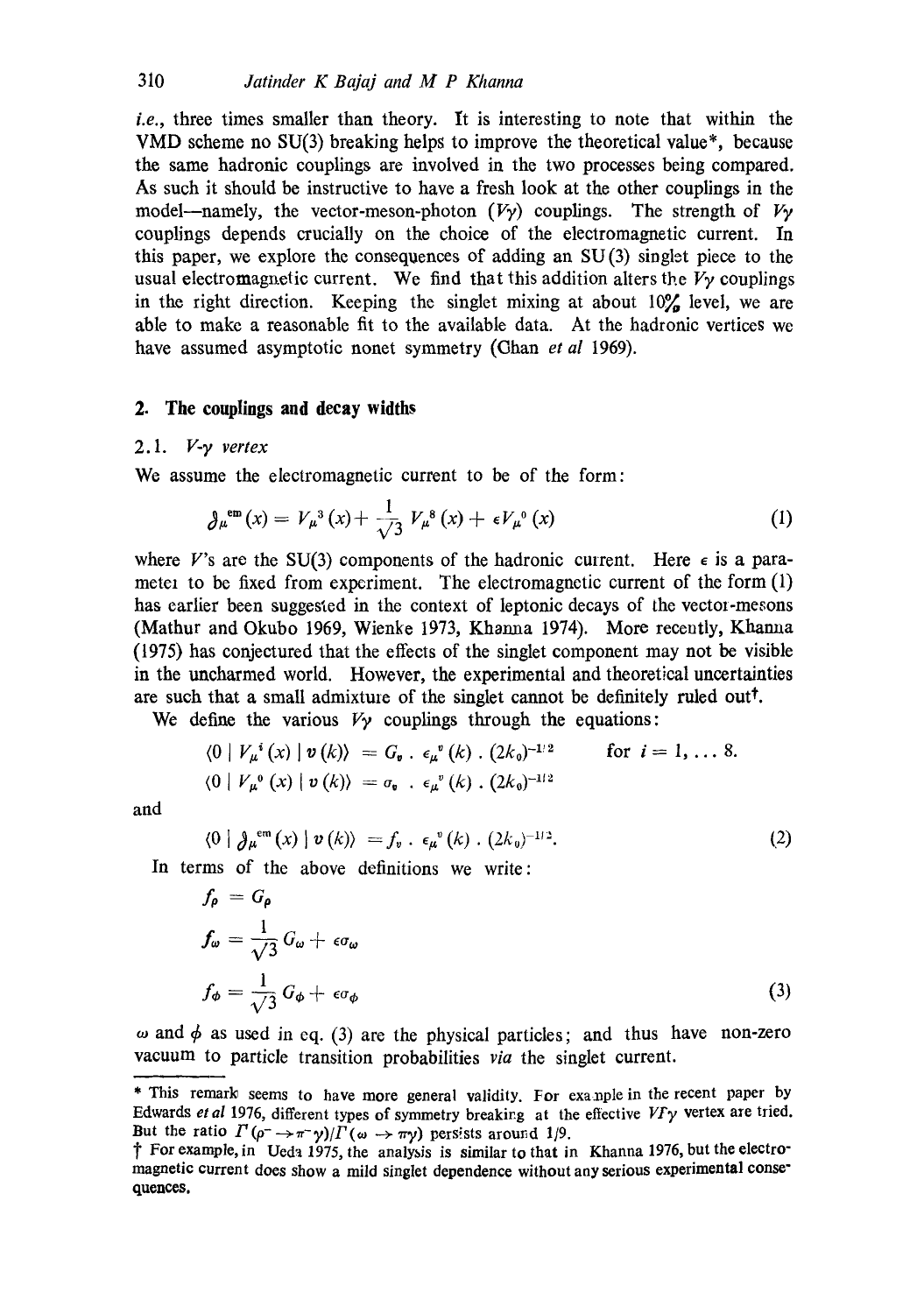Our next problem is to relate the valious  $V-y$  coupling constants  $(f_v)$ . The simplest method to achieve this is through the Weinberg's sum rules (e.g., in Khanna 1974). Unfortunately, there is a lot of ambiguity as to the various states to be included in saturating the sum rules. In what follows, we use only asymptotic nonet symmetry, and well established current-algebra results.

Using asymptotic nonet symmetry (Chan *et al 1969*) or current mixing formalism (Kroll *et al* 1967) one derives field current identities that lead to the octet-parts of the electromagnetic couplings being related as:

$$
G_{\omega}/G_{\rho} = (m_{\omega}/m_{\rho}) \sin \theta
$$
  
\n
$$
G_{\phi}/G_{\rho} = (m_{\phi}/m_{\rho}) \cos \theta
$$
\n(4)

Here  $\theta$  is  $\omega$ - $\phi$  mixing angle.

From the commutator:

$$
[V_{\mu}^{0}(0), F_{5}^{4+45}]=0
$$

one gets (Khanna 1974):

$$
\frac{\sigma_{\omega} g_{\omega K K}}{m_{\omega}^2} + \frac{\sigma_{\phi} g_{\phi K K}}{m_{\phi}^2} = 0
$$
\n(5)

and from the soft-kaon approach (Wada 1966, Khanna *et al* 1967):

$$
\frac{g_{\phi KK}}{g_{\omega_{KK}}} = \frac{G_{\phi}}{G_{\omega}}\tag{6}
$$

From eqs  $(4)$ ,  $(5)$  and  $(6)$ :

$$
\frac{\sigma_{\omega}}{\sigma_{\phi}} = -\frac{m_{\omega}}{m_{\phi}} \cot \theta. \tag{7}
$$

Since  $\sigma_{\omega}$  and  $G_{\omega}$  both have the same dimensions, one can safely assume these to be linearly related. We put

$$
\sigma_{\omega} = aG_{\omega} \tag{8}
$$

Then from eq. (7)

$$
\sigma_{\phi} = -aG_{\phi} \tan^2 \theta. \tag{9}
$$

Using eqs  $(3)$ ,  $(4)$ ,  $(8)$  and  $(9)$ , we get:

$$
\frac{f_{\omega}}{m_{\omega}} = \frac{f_{\rho}}{m_{\rho}} \frac{\sin \theta}{\sqrt{3}} (1 + \sqrt{3} a \epsilon)
$$
  
\n
$$
\frac{f_{\phi}}{m_{\phi}} = \frac{f_{\rho}}{m_{\rho}} \frac{\cos \theta}{\sqrt{3}} (1 - \sqrt{3} a \epsilon \tan^2 \theta).
$$
 (10)

We remark that if we had used Weinberg's sum rules we would have still got eq. (10); but with  $a = \sqrt{2}$  and  $\theta$  equal to the canonical angle, 35.26°. Thus the assumption of eq. (8) is justified, *a posteriori*. We do not attempt to fix 'a', and use ' $a \epsilon$ ' as a measure of the singlet mixing.

### *• 2.2. VVP-vertex*

We assume asymptotic nonet symmetry at this vertex. This seems to be aesthetically simplest symmetry breaking for the VVP-couplings, and is consistent with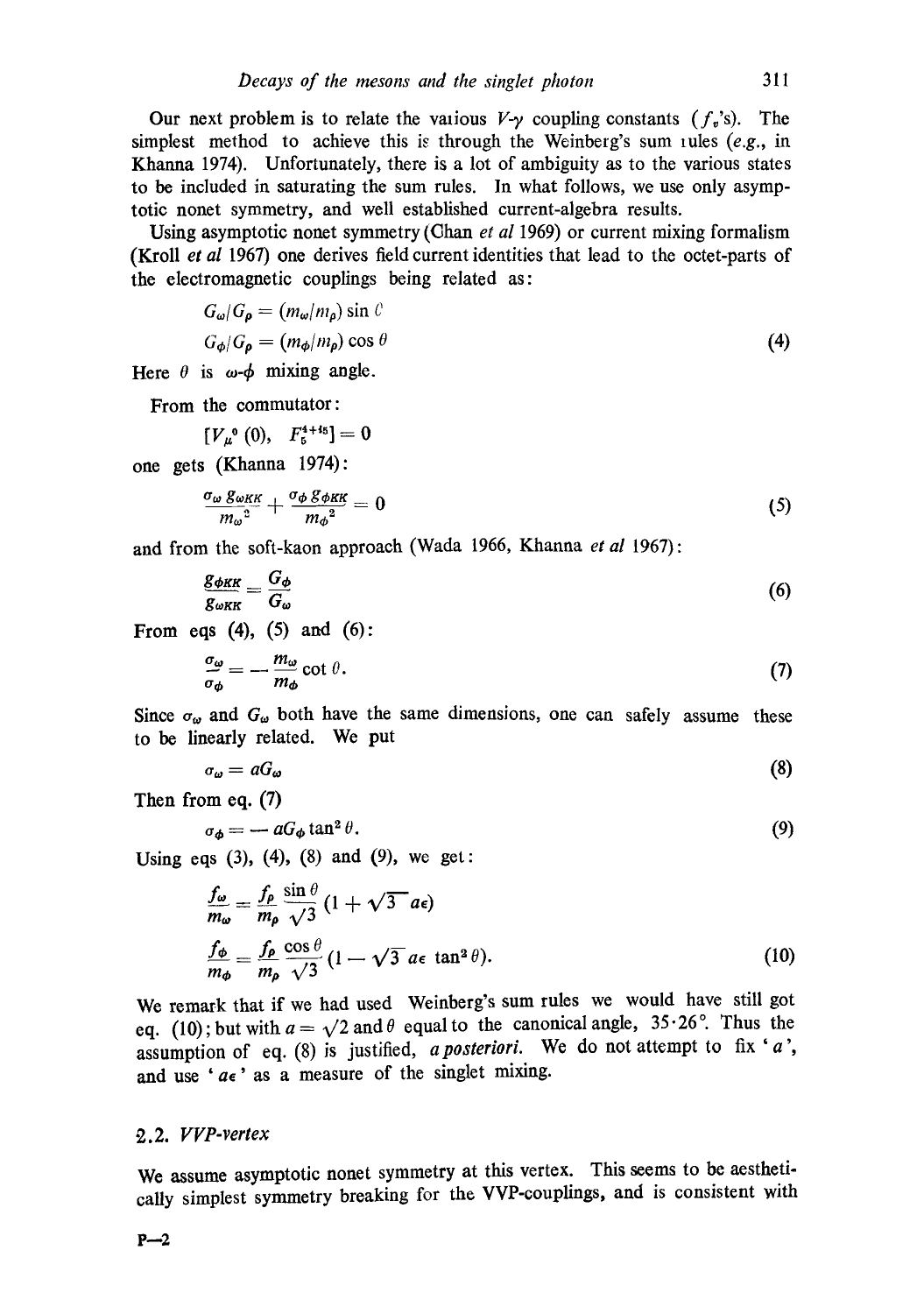the treatment of the  $V_{\gamma}$  coupling in the preceding sub-section. What is more, this type of breaking leads to the nearest fit with experimental information. We follow the treatment of Ghan *et al* 1969 for this vertex. The various couplings are expressed in terms of two parameters--the mixing angle and an overall constant  $h_0 m_0^2$ . The coupling constants  $g_{VVP}$  are listed in Chan *et al* 1969 (eqs 86 of that reference). For the  $\eta$ - $\eta'$  mixing angle  $\gamma$  we take the conventional value of  $-10$ °.

With the definitions of  $VVP$  and  $V<sub>Y</sub>$  couplings above, the decay widths can be written as:

$$
T(V \rightarrow V'P \rightarrow P\gamma) = \frac{a}{24} \left(\frac{g_{\nu \nu'} P f_{\nu'}}{m_{\nu}^2}\right)^2 \left(\frac{m_{\nu}^2 - m_P^2}{m_{\nu}}\right)^3
$$
  

$$
T(P \rightarrow VV' \rightarrow V\gamma) = \frac{a}{8} \left(\frac{g_{\nu \nu'} P f_{\nu'}}{m_{\nu}^2}\right)^2 \left(\frac{m_P^2 - m_{\nu}^2}{m_P}\right)^3
$$
  

$$
T(V \rightarrow e^+ e^-) = \frac{4\pi}{3} a^2 \frac{f_{\nu}^2}{m_{\nu}^3}
$$
 (11)

#### **3. Results and conclusion**

For ideal  $\omega - \phi$  mixing the ratio  $\Gamma(\rho^- \to \pi^- \gamma)/\Gamma(\omega \to \pi \gamma)$  is directly proportional to the square of the ratio  $f_{\omega}/f_{p}$ . This latter ratio depends upon ' $a \epsilon$ '; and from eqs (10) and (11) it is easy to observe that  $\Gamma(\rho \to \pi^-\gamma)/\Gamma(\omega \to \pi\gamma)$  can be brought near the experimental number  $\sim 1/25$  if one assumes  $a \in \simeq -0.20$ . For  $a = \sqrt{2}$ , this amounts to  $\sim 15\%$  admixture of the singlet in the electromagnetic current. With this value of  $a\epsilon$ , the ratio  $\Gamma(\phi \to \eta \gamma)/\Gamma(\omega \to \pi \gamma)$  becomes  $\sim 1/15$ -very close to the experimental value. Thus, the major problems posed by the new measurements on the radiative decays of vector mesons seem to be solvable if the singlet admixture is kept at around  $15\%$  level. However, there are obvious snags in this procedure. First, the ratios of the leptonic decay rates depend upon the ratios  $f_{\omega}/f_{\rho}$  and  $f_{\phi}/f_{\rho}$ . With  $a \in \omega = 0.20$ ,  $\Gamma(\omega \to e^+ e^-)$  becomes too low. Second, at this level of singlet admixture,  $\Gamma(\pi \to 2\gamma)/\Gamma(\omega \to \pi \gamma)$ , which also depends on  $f_{\omega}/f_{\rho}$ , gets lowered. The decay width  $\Gamma(\pi \rightarrow 2\gamma)$  has recently been measured again, *via* the Primakoff effect (Browman *et al* 1974b). Gontrary to expectations the new value is not lower than the earlier experimental value of  $(7.75\pm0.93)$  $\times$  10<sup>-3</sup> keV (Chaloupka *et al* 1974).

In view of this complicated interdependence of all the numbers, we discard the possibility of a large-i.e., large enough to bring the ratio  $\Gamma(\rho^- \to \pi^- \gamma)/\Gamma(\omega \to \pi\gamma)$ near 1/25--singlet admixture. Instead, we take all the data available on the radiative decays and try the best possible fit. The three fits reported in table 1 are obtained by making least square fits to the first I0 numbers, properly weighted. There are four parameters to be fixed. These are :  $\omega \rightarrow \phi$  mixing angle  $\theta$ , the strength of the singlet admixture ' $a\epsilon$ ', and the two parameters denoting the strengths of  $VVP$ and  $V_{\gamma}$  couplings. The solution 1 in table 1 is for '  $a\epsilon$ ' = 0—*i.e.*, no singlet admixture. In solution 2, the singlet component is allowed, but the mixing angle is constrained to the ideal mixing value of  $35.26^{\circ}$ . This value for  $\theta$  seems to be disfavoured both by the leptonic decay rates and by the non-vanishing value of  $\Gamma(\phi \to \pi y)$ . In solution 3 all parameters are varied. We get the best fit for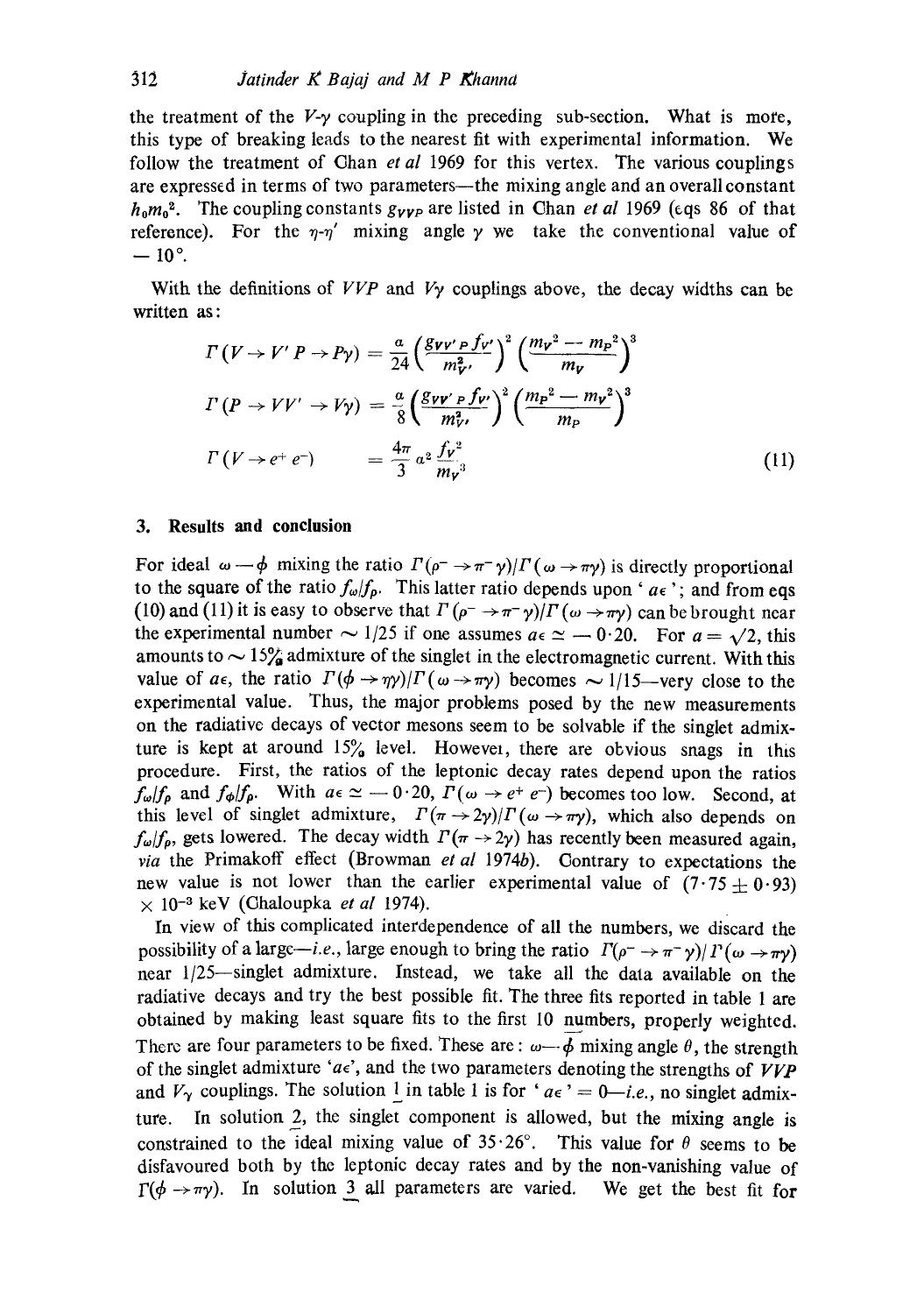| SI.<br>No.                | Process                                                       | $\mathbf{1}$<br>$a\epsilon = 0$ ,<br>$\theta = 39.4^{\circ}$ | $\overline{2}$<br>$a\epsilon = -0.096$ $a\epsilon = -0.101$<br>$\theta = 35.3^{\circ}$ | $\overline{\mathbf{3}}$<br>$\theta = 39.7^{\circ}$ | Experi-<br>mental                              | Reference                                             |
|---------------------------|---------------------------------------------------------------|--------------------------------------------------------------|----------------------------------------------------------------------------------------|----------------------------------------------------|------------------------------------------------|-------------------------------------------------------|
|                           | 1. $\rho \rightarrow e^+e^-$                                  | 5.32                                                         | 5.93                                                                                   | 6.06                                               |                                                | $6.43 \pm 0.81$ Chaloupka et al<br>1974               |
|                           | 2. $\omega \rightarrow e^+e^-$                                | 0.70                                                         | 0.46                                                                                   | 0.55                                               | $0.76 + 0.17$                                  | do.                                                   |
|                           | 3. $\phi \rightarrow e^+e^-$                                  | 0.80                                                         | 1.18                                                                                   | $1 - 13$                                           | $1.34 + 0.16$                                  | do.                                                   |
|                           | 4. $\omega \rightarrow \pi \gamma$                            | 712                                                          | 758                                                                                    | 744                                                | $870 + 80$                                     | do.                                                   |
|                           | 5. $\phi \rightarrow \pi \gamma$                              | 5.0                                                          | 0.0                                                                                    | 6·1                                                | $5.9+2.1$                                      | Bemporad 1975                                         |
|                           | 6. $\rho^- \rightarrow \pi^- \gamma$                          | 78                                                           | 54                                                                                     | 54                                                 | $35 + 10$                                      | Gobbi et al 1974                                      |
|                           | 7. $K^{*\circ} \rightarrow K^{\circ} \gamma$                  | 82                                                           | 101                                                                                    | 103                                                | $75 + 35$                                      | Bemporad 1975                                         |
|                           | 8. $\phi \rightarrow \eta \gamma$                             | 32                                                           | 33                                                                                     | 39                                                 | $65 + 15$                                      | Carithers et al 1975                                  |
|                           | 9. $\pi \rightarrow 2\gamma$                                  |                                                              | $7.96 \times 10^{-3}$ $6.06 \times 10^{-3}$ $6.23 \times 10^{-3}$                      |                                                    | $(7.75 \pm 0.93)$<br>$\times$ 10 <sup>-3</sup> | Chaloupka et al<br>1974 and Brow-<br>man et al 1974 b |
|                           | 10. $\eta \rightarrow 2\gamma$                                | 0.604                                                        | 0.644                                                                                  | 0.635                                              | $0.352 + 0.135$                                | Browman et al                                         |
|                           | 11. $\eta' \rightarrow 2\gamma/\eta' \rightarrow \rho \gamma$ | 0.0482                                                       | 0.0511                                                                                 | 0.0534                                             |                                                | 1974 a<br>$0.0693 \pm 0.0120$ Chaloupka et al<br>1974 |
|                           | 12. $K^{*+} \rightarrow K^{+}\gamma$                          | 66                                                           | 58                                                                                     | 55                                                 | $<$ 80                                         | do.                                                   |
|                           | 13. $\omega \rightarrow \eta \gamma$                          | 4.9                                                          | 4.0                                                                                    | $3 \cdot 1$                                        | < 50                                           | do.                                                   |
|                           | 14. $\phi \rightarrow \eta' \gamma$                           | 0.12                                                         | 0.15                                                                                   | 0.15                                               | $\pmb{?}$                                      | $\ddot{\phantom{1}}$                                  |
|                           | 15. $\eta' \rightarrow \gamma \gamma$                         | 4.7                                                          | 5.3                                                                                    | 5.4                                                | $<$ 19                                         | Chaloupka et al<br>1974                               |
|                           | 16. $\eta' \rightarrow \omega \gamma$                         | 10                                                           | 6                                                                                      | 8                                                  | $<$ 80                                         | do.                                                   |
|                           | 17. $\rho \rightarrow \eta \gamma$                            | 46                                                           | 49                                                                                     | 48                                                 | ?                                              |                                                       |
| * All numbers are in keV. |                                                               |                                                              |                                                                                        |                                                    |                                                |                                                       |

Table 1. Radiative decays of mesons.\*

 $\theta = 39.7$ ° and  $a \in \alpha \ge -0.10$ . The other two parameters are such as to give  $\Gamma(\omega \to 3\pi) \simeq 7$  MeV, which is near the experimental value of 9 MeV. This fit is distinctly better than the fit 1 with no singlet admixture. In fact, the  $\chi^2$ -value for the three fits to the 10 numbers are 109, 99 and 63 respectively. The last one, admittedly, is not an excellent fit. But our contention that a small admixture of the singlet in the electromagnetic current can improve the situation is clearly borne out. Moreover, to appreciate the quality of fit 3, it must be realized that this is obtained with very simple assumptions and fares much better than other fits (e.g.